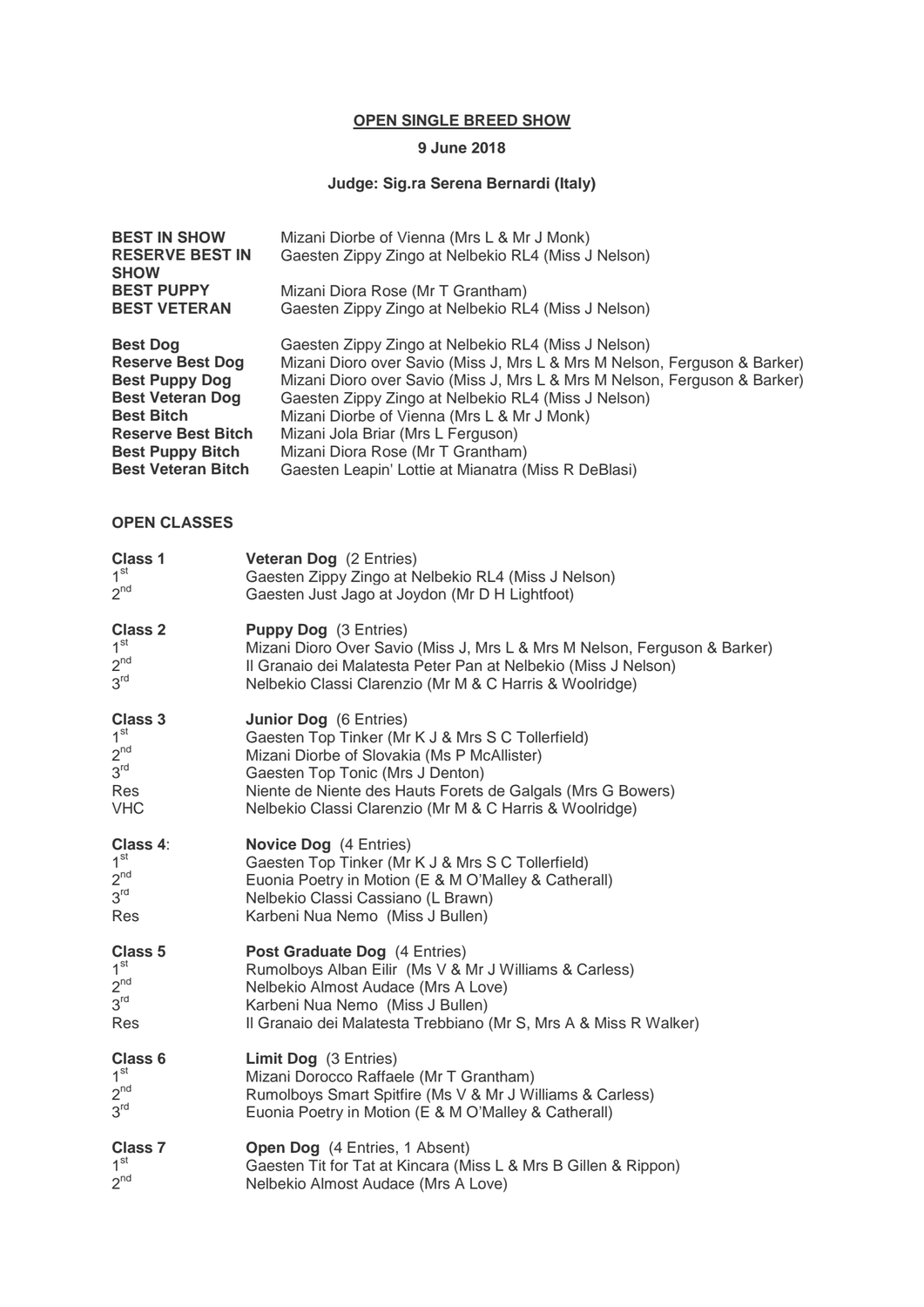| 3 <sup>rd</sup>  | Euonia Poetry in Motion (E & M O'Malley & Catherall)     |
|------------------|----------------------------------------------------------|
| <b>Class 8</b>   | Veteran Bitch (3 Entries 1 Absent)                       |
| 1 <sup>st</sup>  | Gaesten Leapin' Lottie at Mianatra (Miss R DeBlasi)      |
| $2^{nd}$         | Gaesten Born to Frisk of Mizani (Mrs L & Mr A Ferguson)  |
| <b>Class 9</b>   | <b>Puppy Bitch</b> (3 Entries)                           |
| 1 <sup>st</sup>  | Mizani Diora Rose (Mr T Grantham)                        |
| $2^{nd}$         | Nelbekio Classi Carina at Chadsmoor (Mr P Kempson)       |
| 3 <sup>rd</sup>  | Nelbekio Classi Chiara (Miss T Kempson)                  |
| Class 10         | <b>Junior Bitch</b> (4 Entries)                          |
| 1 <sup>st</sup>  | Mizani Diorbe of Vienna (Mrs L & Mr J Monk)              |
| $2^{nd}$         | Mizani Diora Rose (Mr T Grantham)                        |
| 3 <sup>rd</sup>  | Nelbekio Classi Carina at Chadsmoor (Mr P Kempson)       |
| Res              | Nelbekio Classi Chiara (Miss T Kempson)                  |
| Class 11         | <b>Novice Bitch</b> (1 Entry)                            |
| 1 <sup>st</sup>  | Nelbekio Classi Chiara (Miss T Kempson)                  |
| Class 12         | <b>Post Graduate Bitch</b> (3 Entries)                   |
| 1 <sup>st</sup>  | Nelbekio Be it Bambalina (Miss M, Mrs K & Mr B Bransby)  |
| $2^{nd}$         | Iteru Riccia Piattone (Mrs L Collis)                     |
| 3 <sup>rd</sup>  | Grancanna Cantata (Mrs L & Mr J Monk)                    |
| Class 13         | Limit Bitch (1 Entry))                                   |
| 1 <sup>st</sup>  | Gaesten Lucky Luna RL2 (Mrs C Snowdon)                   |
| Class 14         | Open Bitch (5 Entries 1 Absent)                          |
| 1 <sup>st</sup>  | Mizani Jola Briar (Mrs L Ferguson)                       |
| $2^{nd}$         | Fullforge Floral Dancer (Ms V & Mr J Williams & Carless) |
| 3 <sup>rd</sup>  | Ir Ch Iteru Riccio Vespolina (Mrs L & Mr D R Collis)     |
| Res              | Gaesten Jentle Jemima at Baramico (Mrs A Barker)         |
| <b>Best Head</b> | Gaesten Zippy Zingo at Nelbekio RL4 (Miss J Nelson)      |

| резі пеач            | Gaesteri Zippy Zirigo at Neibekio KL4 (Miss J Neisori)          |
|----------------------|-----------------------------------------------------------------|
| <b>Best Coat</b>     | Niente de Niente des Hauts Forets de Galgals (Mrs G Bowers)     |
| <b>Best Movement</b> | Gaesten Tit for Tat at Kincara (Miss L & Mrs B Gillen & Rippon) |
|                      |                                                                 |